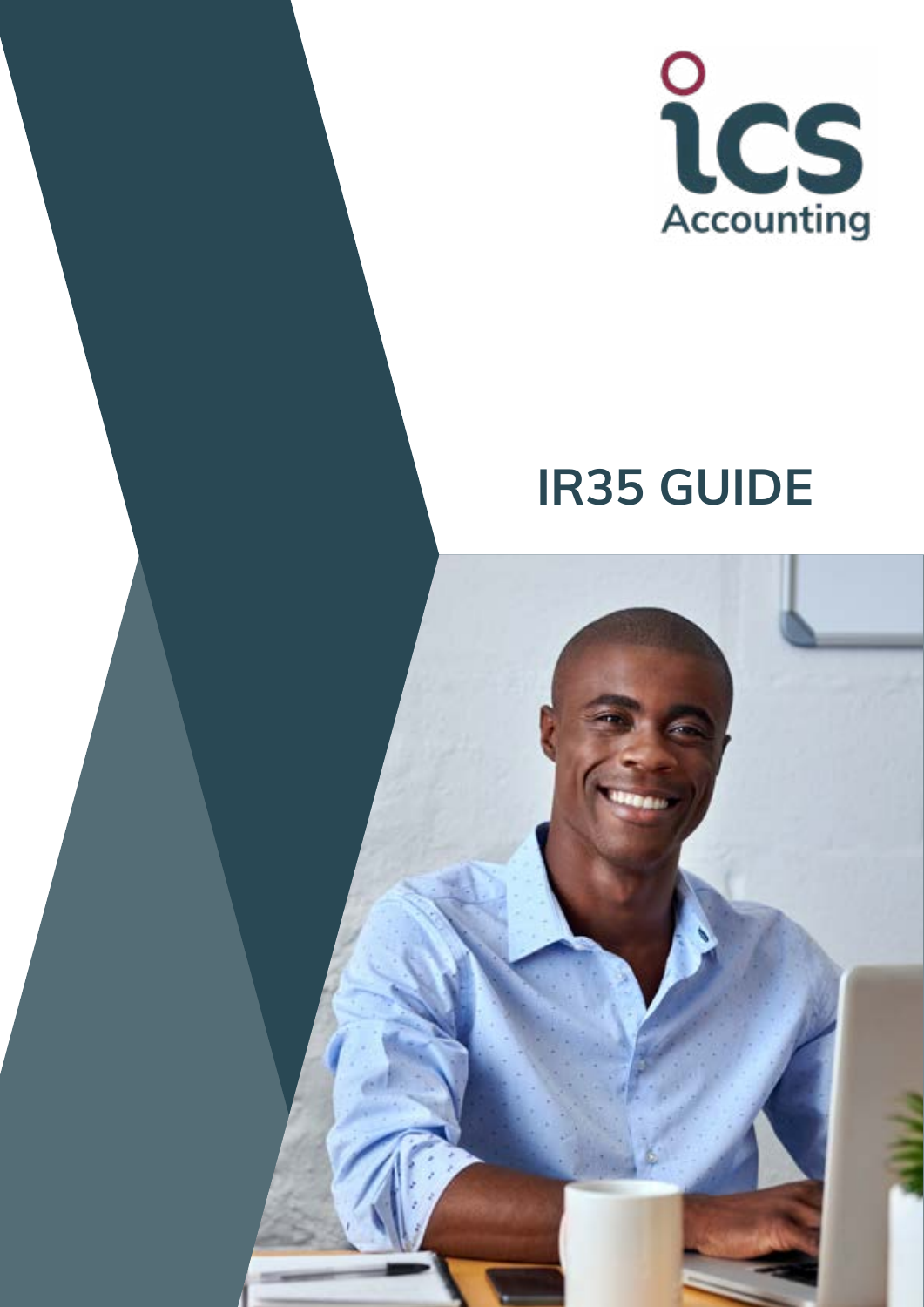www.icsuk.com

# **CONTENTS**

| What is IR35?                          | 3 |
|----------------------------------------|---|
| What does IR35 mean for me?            | 3 |
| What are the IR35 changes?             | 3 |
| What are the IR35 rules?               | 4 |
| How can ICS Accounting help with IR35? | 7 |
| Where do I start?                      | 8 |



www.icsuk.com

# **WHAT IS IR35?**

The IR35 legislation came into force with the Finance Act of 2000. Its purpose is to determine if contractors are 'disguised employees' and therefore liable for full PAYE and National Insurance via deemed salary.

# **WHAT DOES IR35 MEAN FOR ME?**

Your IR35 status on a particular assignment determines whether you can take advantage of the tax benefits of operating via your own limited company.

The status depends on whether, when ignoring the contractual chain which includes the limited company, you are effectively an employee of the client which you are working for when considering certain indicators.

IR35 status could vary from assignment to assignment, so it is important that it is reviewed each time you begin working on a new contract.

Being found to be inside of IR35 does not mean that you cannot work through a Limited Company, it simply means that the profits which result from those relevant engagements will be taxed as though a salary is paid to you.

# **WHAT ARE THE IR35 CHANGES?**

Legislation changes to IR35 came in to effect on 6 April 2021 for contractors working in the private sector. The public sector changes came in to effect in 2017.

The changes means a contractor is no longer responsible for determining their own IR35 status, it will be the end client where the assignment is being carried out, that decides the IR35 status of a contractor's assignment. They then take on financial responsibility for potential underpayment of taxes.

The contractor's end client will be required to carry out an IR35 assessment for each assignment and pass the Status Determination Statement (SDS) assessment to each party in the supply chain, including the contractor.





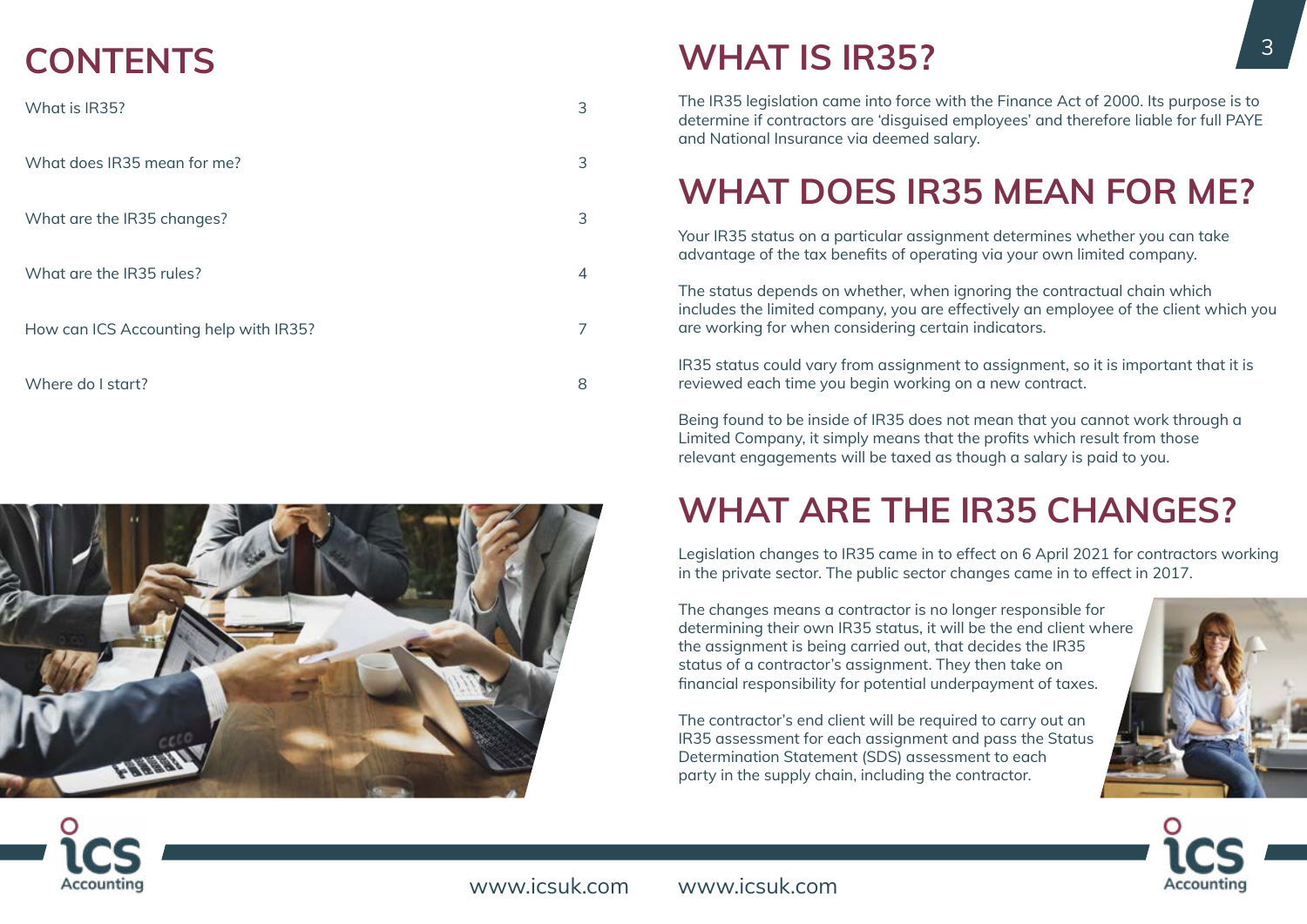### **2. Lack of Mutuality of Obligations**

In general, this means that there is no obligation on the client to provide work, nor is there an obligation for you to accept any work which is provided. Of course, there would be this 'mutuality of obligations' under an employer/employee relationship. A contract which is strong from an IR35 perspective would explicitly stipulate that there is no mutuality of obligations when it comes to further work not within the scope of the current one. There also ought to be the ability to walk away from the assignment with little or no notice on the contract. However, this may cause an issue from a commercial perspective.

### **3. Lack of Requirement for Personal Service**

There ought not to be a requirement for your personal service whilst working on the assignment. This requirement is broken contractually, where you have the right to provide a replacement consultant on the assignment. There is no issue with the clause stating that the substitute should have the equivalent level of skill, qualification and experience. There would be an unreasonable degree of constraint if the clause stated that the substitute would only be accepted at the client's discretion without stating on what basis.

### **WORKING PRACTICES**

Working practices should reflect the above terms of the contract. Here are some of the tests HMRC may use to ascertain if someone is a genuine contractor:

- Does the contractor use the client's equipment or their own computer or tools? (This can be a grey area, as the cost of equipment and its maintenance may be factors)
- Does the contractor have a designated parking space, or are they a 'visitor'?
- Does the contractor work with multiple clients?
- Does the contractor have a company website?
- Does the contractor appear on the company organisation chart, website or phone lists?
- Does the contractor have client business cards in their name?
- Does the contractor attend group training aimed a team-building or similar activities?



www.icsuk.com www.icsuk.com





### 5



# **WHAT ARE THE IR35 RULES?**

### **THE CONTRACT**

Your contract should make the following points very clear, so there can be no debate if your IR35 status is ever drawn into question.

### **1. Lack of Control and Supervision**

Although a contractor would usually be expected to provide services during certain times at a specific location, the contract must make it clear that the client does not control the manner by which the services are provided. That's a key difference between client-supplier and employee-employer. As a Director of your own business, you will need to be able to demonstrate to HMRC that you are not influenced by your client and that you are in sole charge of your business. You must be able to demonstrate that there is not undue control exerted over you and your company whilst you are carrying out work under your assignment, as you are the one who holds the necessary skill, expertise and experience.

IR35 legislation came into force with the Finance Act of 2000. Its purpose is to determine if contractors are "disguised employees" and therefore liable for full PAYE and National Insurance via deemed salary.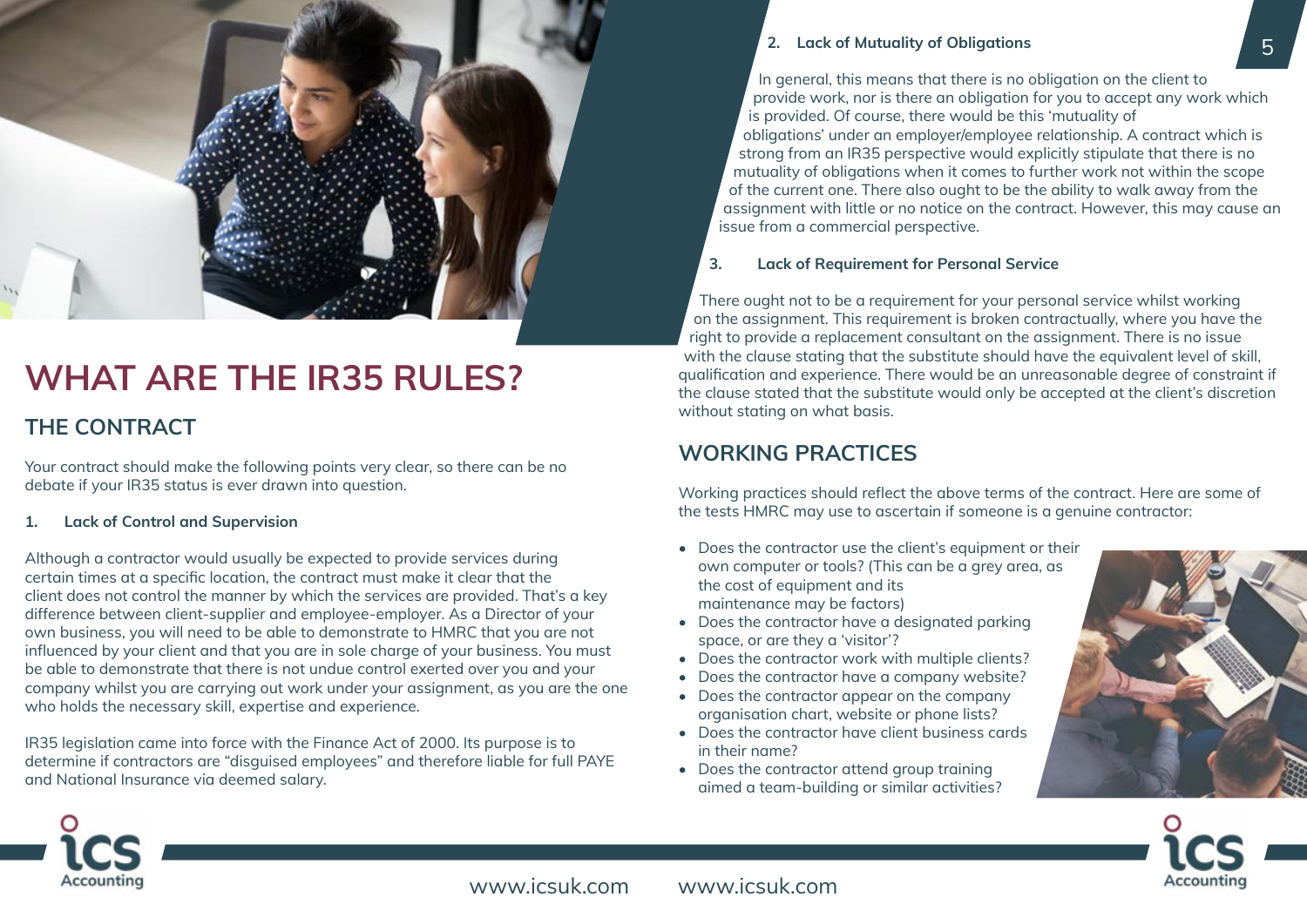

Any of these points could be interpreted to, when taken as a complete picture, mean **HOW CAN ICS ACCOUNTING** The contractor is really a disguised employee. the contractor is really a disguised employee.

### **LENGTH OF ENGAGEMENT**

Although not conclusive, the length of engagements can indicate whether a person is treated as employed or self-employed.

For example; if you work solely for one client for many years, this can be indicative of being an employee. Whereas working for a series of clients for short periods of time would be a sign of a genuine contractor.

### **INTENTION OF THE PARTIES**

It is not enough for a contractor to deem himself a consultant providing services under an agreement for such. It should be clear that both parties understand the terms on which the assignment is based. Ideally, that would also be expressed within the contract.

### **FINANCIAL RISK**

If you stand to lose money as a result of providing services, then this can be indicative of an agreement for services rather than an employer/employee relationship.

You may need to buy assets or equipment to do the job. You may incur other expenses such as for training. If you have to remedy any work which you had done under the agreement previously at your own expense, then that is also a useful indicator.



# **HELP WITH IR35?**

Using our expertise of IR35 within the temporary worker market we have developed our own IR35 role assessment tool, which determines where a contractor sits within IR35.

The assessment tool delivers an instant result to an 'inside' or 'outside IR35' decision, together with the next steps to be considered.

This is a vital step that allows a contractor to determine their IR35 status for a specific role and to take action where required.

To start a **FREE** role assessment, please click **[here](https://www.icsuk.com/ir35hub/role-assessment)**.

### **INSIDE IR35 STATUS**

After completing a role assessment and are found to be 'inside IR35', we are able to offer ICS Umbrella, our fully Freelancer & Contractor Services Association (FCSA) compliant umbrella solution.

### **ICS UMBRELLA**

ICS Umbrella offers a hassle-free way for contractors to get paid and provides full employment rights as they become ICS Umbrella employees. This includes statutory sick pay, holiday pay, parental leave as well as being covered by our comprehensive insurances.

ICS Umbrella retains a margin for processing payroll on either a weekly or monthly basis and will only be retained when a timesheet is submitted, meaning when a contractor does not work, we won't retain a margin.

As an employee, the contractor will receive access to our extensive benefits portal featuring everything from an online GP to huge discounts on the high street and online shopping. It also acts as a one-stop-shop for managing payslips and pension fund.

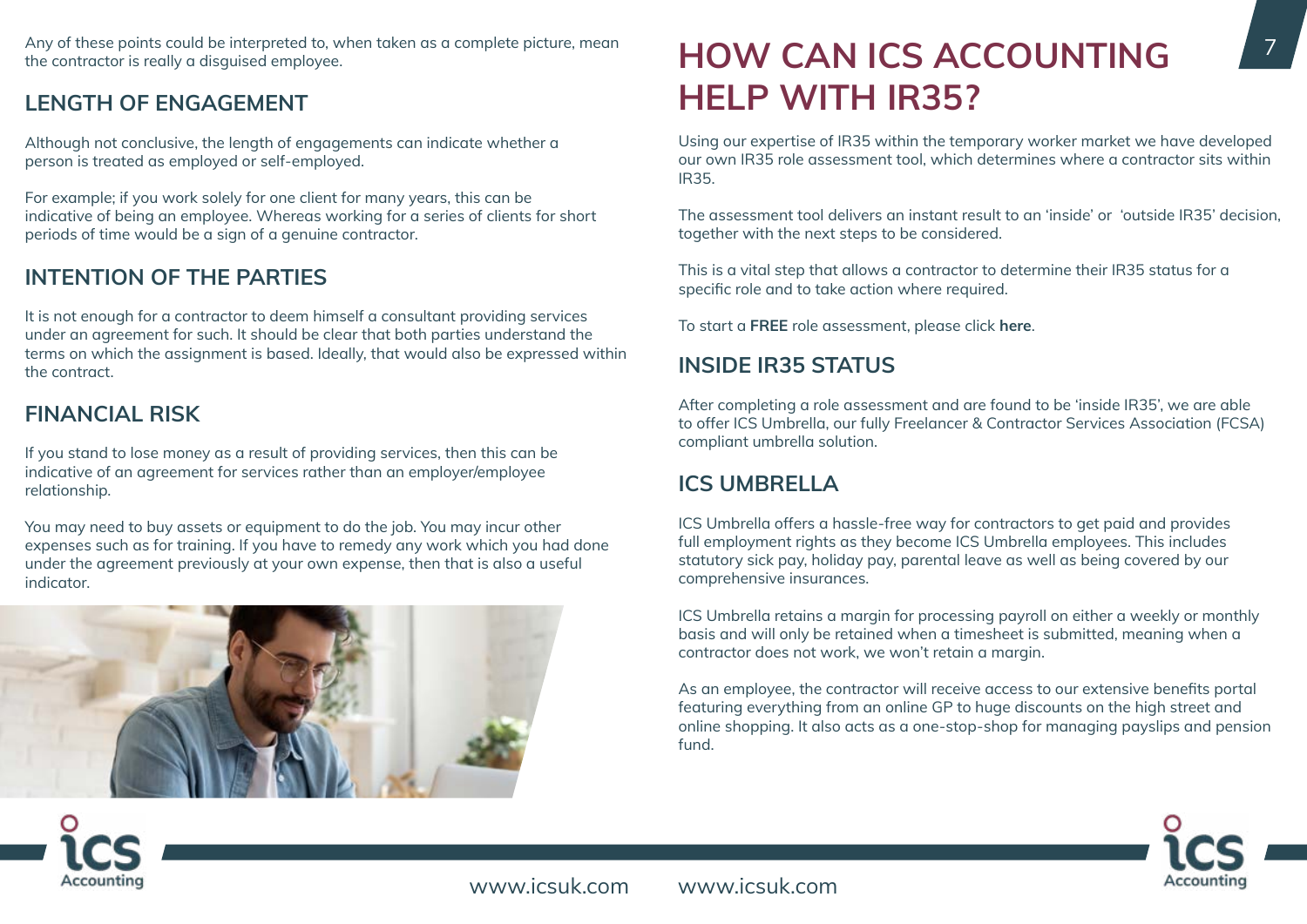www.icsuk.com www.icsuk.com







ICS Umbrella is the best option for contractors deemed to be working inside IR35 or working for end clients who are no longer engaging with a limited company contractors from April 2021.

When employed by ICS Umbrella, tax and National Insurance liabilities will be paid directly to HMRC when we process payment. This takes the stress out of bookkeeping and calculating tax liabilities meaning the contractor can rest assured they are working compliantly.

For more information on how our ICS Umbrella solution works, please click **[here](https://www.icsuk.com/contractor-umbrella-company/)**.

### **OUTSIDE IR35 STATUS**



When a contractor is deemed 'outside IR35' and in receipt of a Status Determination Statement (SDS) from their end client that confirms this, they can carry on using a limited company, just as before.

However, with expert knowledge, ICS Accounting can help contractors stay ahead on any further IR35 amendments, carry out assignment reviews when you change roles and if required, work with our insurance partners to back the decision from our assessment tool.

**WHERE DO I START?**

Starting with assessing your role is the perfect place to start, to use our **FREE** role assessment tool, please click **[here](https://www.icsuk.com/ir35hub/role-assessment)**.

If you have any questions about IR35, please call us on **0800 195 3750** or email **[info@icsuk.com](mailto:ir35%40icsuk.com?subject=IR35)** to speak to one of our highly trained, IR35 experts.